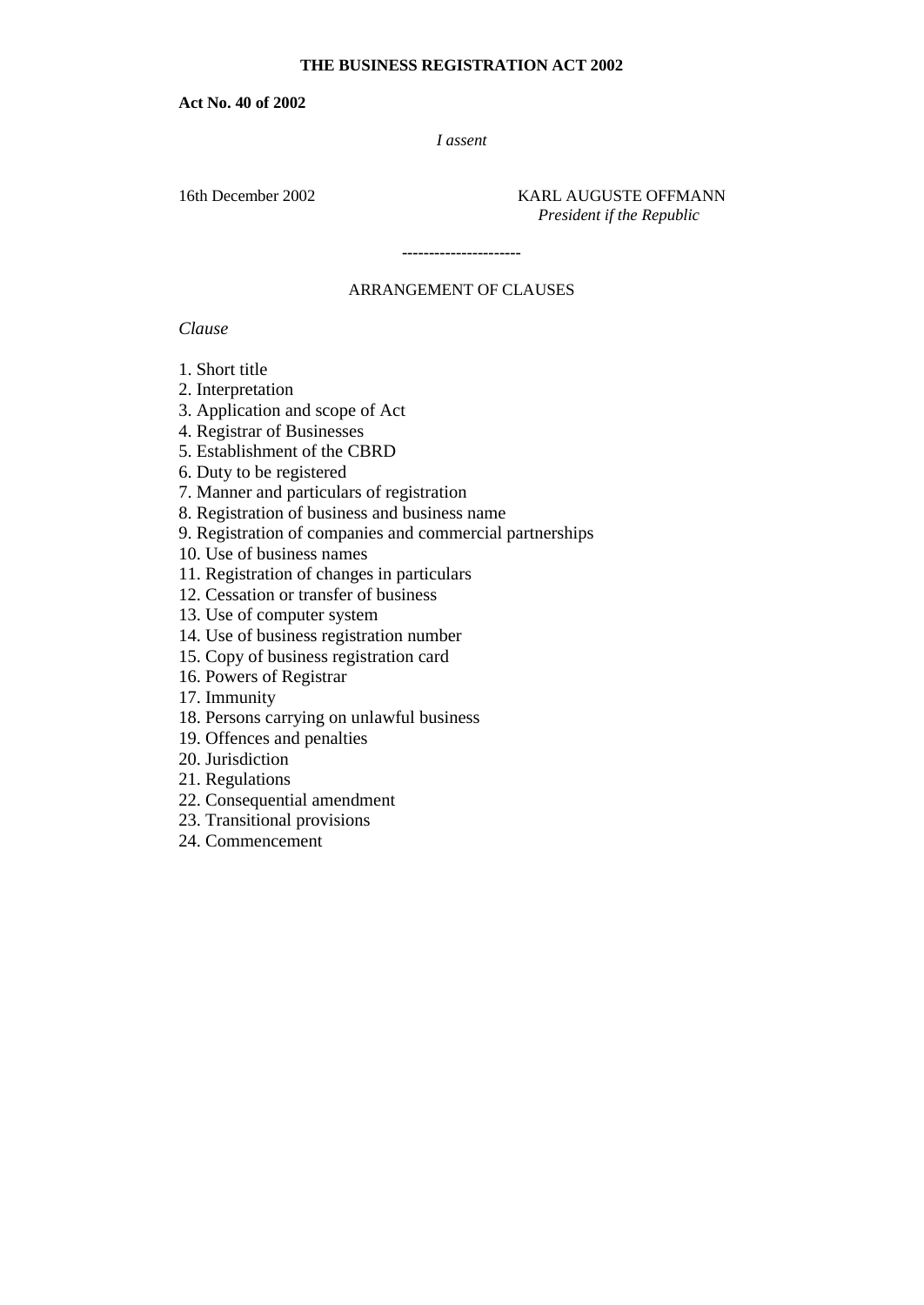### **An Act**

#### **To provide for the registration of persons carrying on business in Mauritius and of their business names, the allocation of a single business registration number and the issue of a business registration card to those persons and for matters connected therewith and incidental thereto**

ENACTED by the Parliament of Mauritius, as follows –

#### **1. Short title**

This Act may be cited as the Business Registration Act 2002.

#### **2. Interpretation**

 $(1)$  In this Act –

"authorised officer" means an officer duly authorised in writing by the Registrar;

"business" –

(a) includes every form of trade, commerce or manufacture, craftsmanship, calling, profession, vocation or occupation or any other activity carried on by a person for the purposes of gain or profit;

(aa) includes any activity of –

- (i) a statutory body specified in the First Schedule to the Statutory Bodies (Accounts and Audit) Act;
- (ii) a co-operative society registered under the Co-operatives Act; (iii) an association registered under the Registration of Associations Act; and

(iv) a trade union registered under the Employment Relations Act; but

(The definition of "business" shall come into operation on a date to be fixed by Proclamation).

The definition has been proclaimed on 15 February 2016 (Proclamation No.2 of 2016 in Government Gazette No.7 of 28 January 2016).

- (b) does not include
	- (i) any office or employment;
	- (ii) any of the businesses or activities specified in Part I of the First Schedule; or
	- (iii) any business activity carried on by a person, or class of persons, specified in Part II of the First Schedule;

"business name" means the name or style under which a person carries on business;

"business registration card" means a Central Business Registration Card issued under section 8(2) ;

"business registration number" means the number allocated by the Registrar under section 8(1);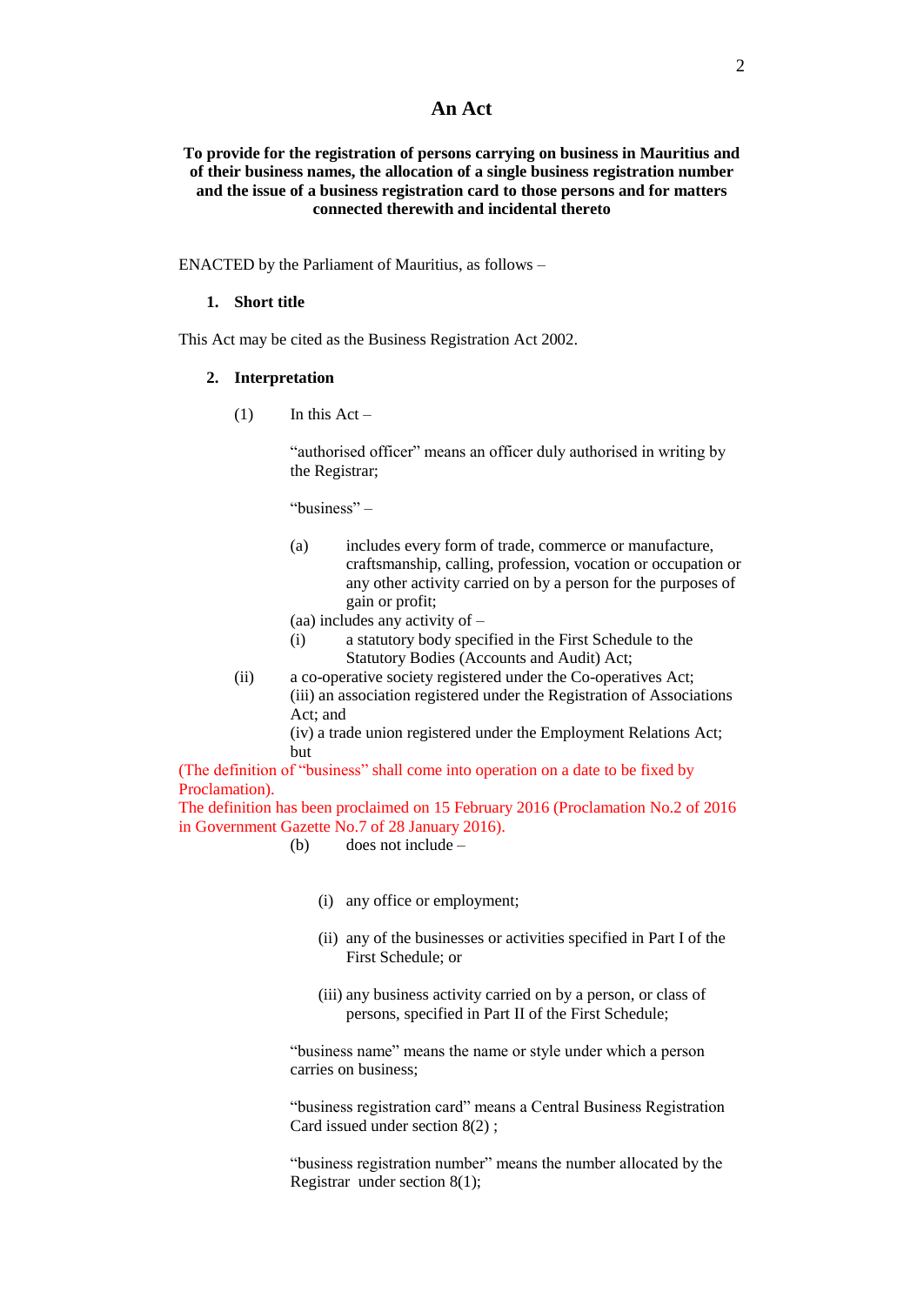"CBRD" means the Central Business Registration Database established under section 5;

"commercial partnership" includes a *société commerciale de fait*  which is liable to payment of registration fee under the Companies Act 2001;

"company" means a company incorporated or registered under the Companies Act 2001;

3

"fee" –

(a) means the registration fee payable under sections 6 and 8(7); and

(b) includes the fee payable under section 15;

"firm" includes an unincorporated body consisting of one or more individuals, or of one or more corporations, having constituted a partnership with a view to carrying on business;

"local authority" has the same meaning as in the Local Government Act;

"Minister" means the Minister to whom responsibility for the subject of corporate affairs is assigned;

"person" includes a consortium, *société,* partnership, joint venture, trust or firm;

"person responsible for the management of a business" includes every director, manager, partner, officer, individual, secretary, agent or employee who is at any time in charge, either solely or to a substantial extent, of the management of the business;

"public sector agency" means any agency specified in the Third Schedule "Registrar" means the Registrar of Businesses;

"registration", in relation to a person, means registration of his business or business name under this Act;

"relevant permit" includes any licence, approval or other authorisation required from a public sector agency under any enactment;

"société" –

- (a) means a *société* formed under any enactment in Mauritius; and
- (b) includes
	- (i) a *société de fait*;
	- (ii) a *société en participation*;
	- (iii) a joint venture;
	- (iv) a consortium; or
	- (iv) a *société,* partnership or similar business entity formed under

the law of a foreign country;

"trust" has the same meaning as in the Trusts Act 2001.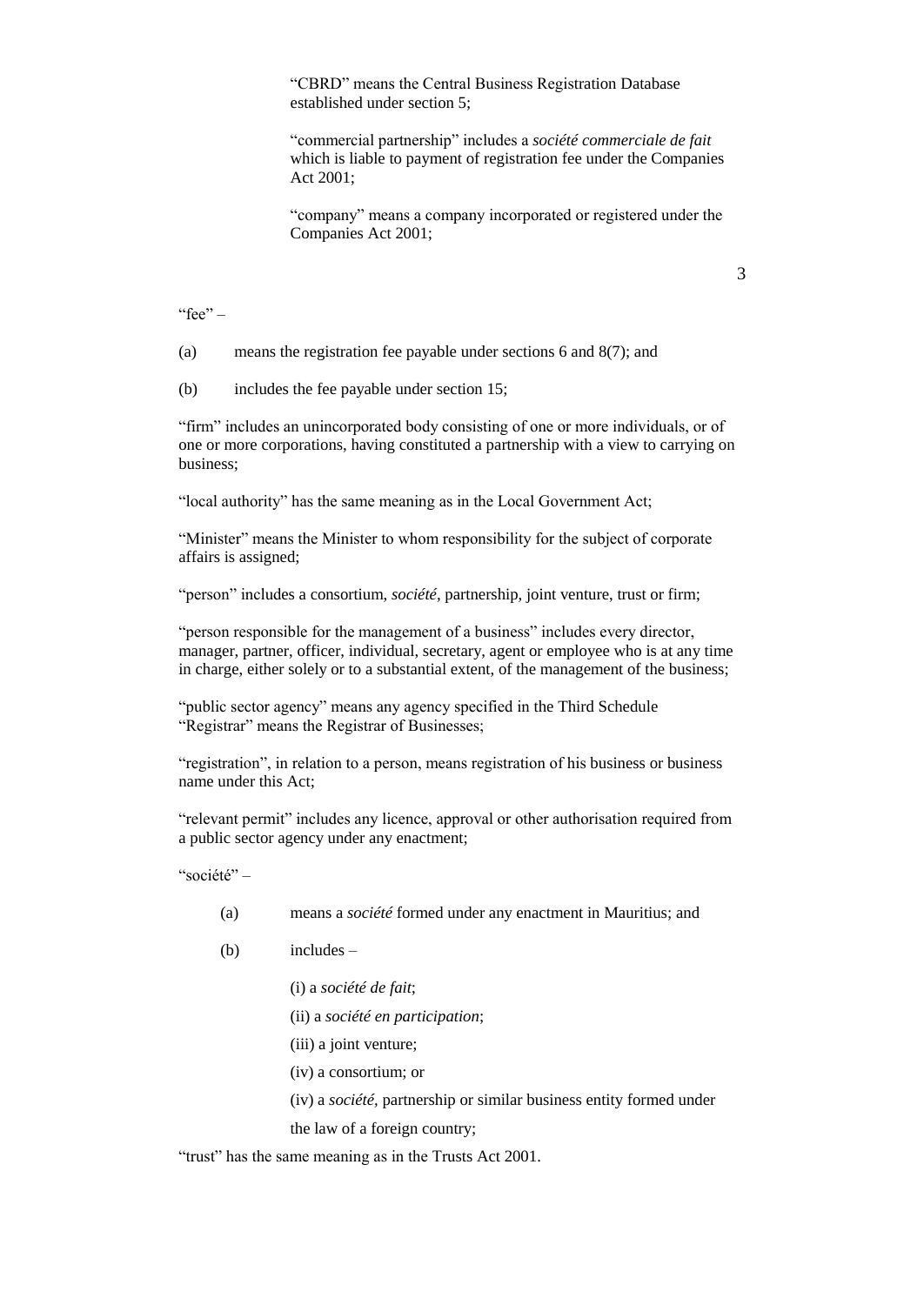(2) A person who has a place of business in Mauritius shall be deemed to be carrying on business in Mauritius for the purposes of this Act.

#### **3. Application and scope of Act**

(2) Where a person carrying on business is required under this Act to do any act or thing, any person responsible for the management of the business for or on behalf of the first-mentioned person shall also be answerable for the doing of, or omission to do, that act or thing.

### **4. Registrar of Businesses**

The Registrar of Businesses shall be the Registrar of Companies appointed under the Companies Act 2001.

#### **5. Establishment of the CBRD**

(1) There is established for the purposes of this Act a Central Business Registration Database, which shall be known as the CBRD.

(2) The Registrar shall be the repository of the CBRD.

(3) The CBRD shall consist of all entries, required to be registered under this Act, kept on computer or other approved electronic device at the Office of the Registrar.

(4) Any person may, on payment of such fees and on such conditions as may be prescribed, have access to the CBRD and obtain copies of any entry made therein.

### **6. Duty to be registered**

(1) Subject to the other provisions of this Act, no person shall carry on any business in Mauritius unless he is registered under this Act.

(2) Any person who is required to be registered under subsection (1) shall make an application to the Registrar –

- (a) for registration of his business and of his business name, if any; and
- (b) for a business registration card.

(3) Where a person makes an application under subsection (2), he shall, at the same time, pay the registration fee specified in Part I of the Second Schedule.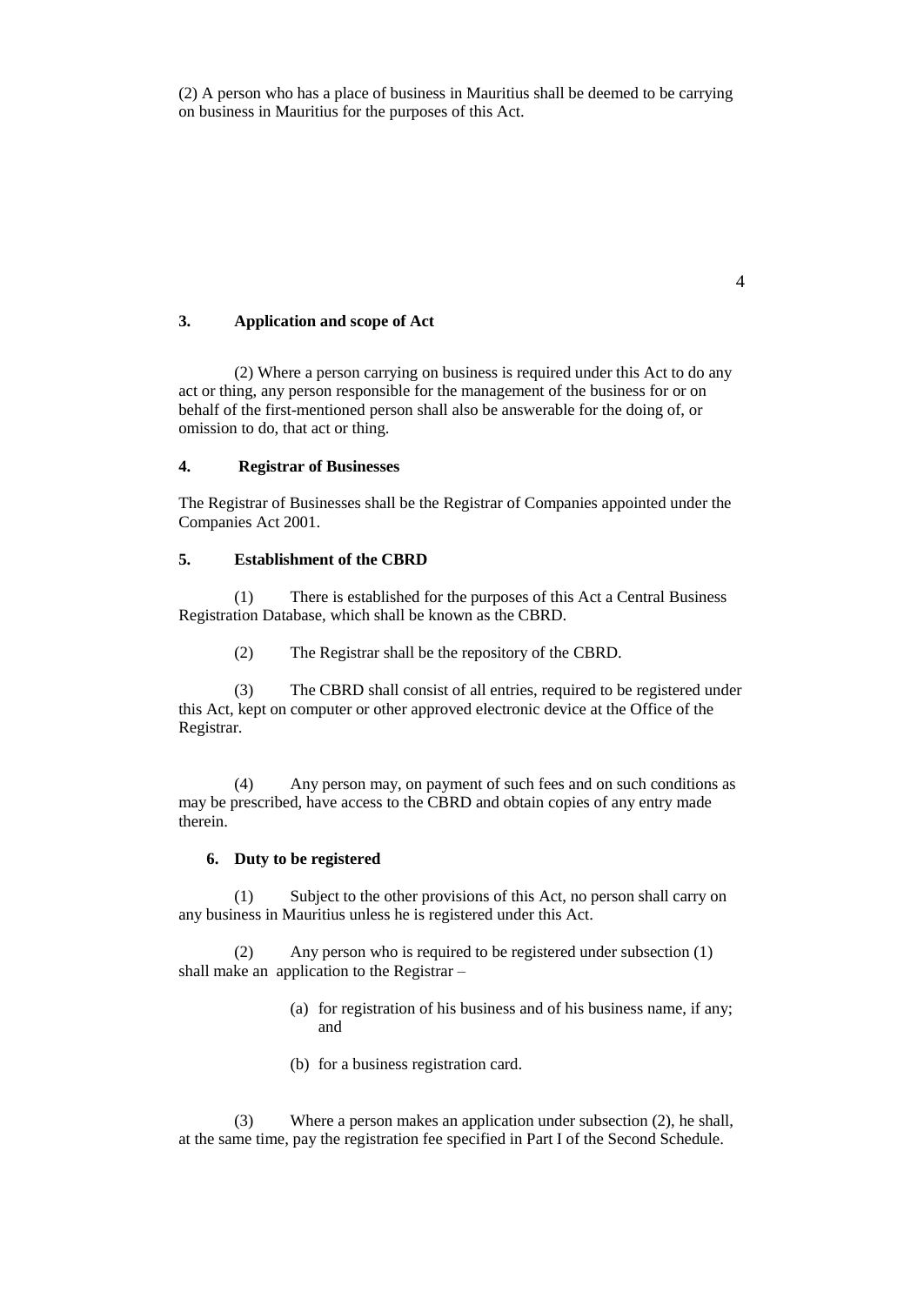(4) An application under subsection (2) shall be made at least 2 days before the person proposes to commence business.

(5) Where a person carries on business at more than one place of business or carries on 2 or more different businesses at one or more places of business, he shall make only one application under subsection (2).

5

(6) Any person who fails to comply with subsection (1) shall commit an offence and shall, on conviction, be liable to a fine not exceeding 100,000 rupees.

#### **7. Manner and particulars of registration**

(1) An application under section 6 shall be made in such medium and in such form as may be approved by the Registrar and shall specify  $-$ 

- (a) the full name and national identification number of the person;
- (b) the business name of the person, if any;
- (c) the general nature of the business;
- (d) the principal place of business and any other place where the business is carried on;
- (e) the date or proposed date of commencement of business; and
- (f) such other information or particulars as may be required in the application form.

(2) On receipt of an application under subsection (1), the Registrar may require the applicant to furnish such other information or additional particulars as may be required for the purposes of registration under section 8.

#### **8. Registration of business and business name**

(1) Where the Registrar is satisfied with the particulars or other information provided under section 7, he shall, subject to the other provisions of this Act –

- (a) register the business and business name of the applicant in the CBRD; and
- (b) allocate a business registration number to the applicant.

(2) Upon the registration of a person in accordance with subsection (1)(a), the Registrar shall issue to the person a business registration card as may be approved.

- (3) Every business registration card shall
	- $(a)$  bear
		- (i) the business registration number;
		- (ii) the full name of the person;
		- (iii) the business name of the person, if any;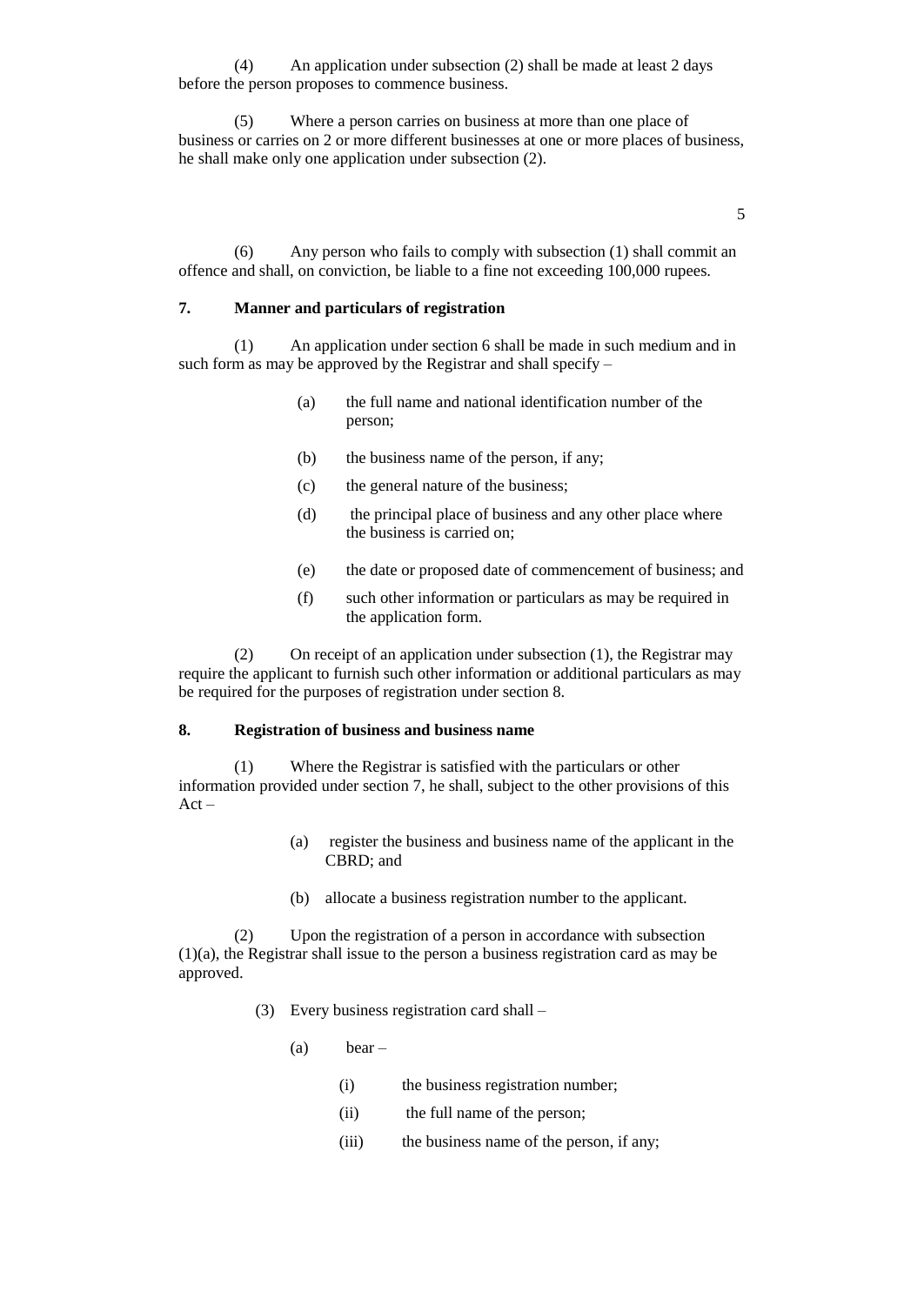- (iv) a concise description of the general nature of the business; and
- (v) the principal place of business and any other place where the business is carried on;

6

(b) distinctly indicate its date of issue; and

(c) be signed by the Registrar.

(4) No person registered under this section shall have more than one business registration number or more than one business registration card.

(5) Any person registered under this Act who, for any reason, has been allocated more than one business registration number or has been issued with more than one business registration card shall immediately notify the Registrar in writing and return the business registration cards to enable the Registrar to take the actions set out under subsection (6).

(6) On receipt of a notification under subsection (5), the Registrar shall cancel the returned business registration cards, allocate a new business registration number to the person, issue to the person a fresh business registration card and amend his CBRD.

(9) Nothing in this section shall be construed to require the Registrar to register any person or issue a business registration card if he is not satisfied with the particulars or other information furnished under this Act.

(10) The registration of a person or the issue of a business registration card, shall not be deemed to imply that the requirements of any enactment in relation to any business carried on by that person have been complied with.

(11) A certified copy of the business registration card in force shall be displayed in a conspicuous place at the principal place of business of the person and at every other place where the person carries on business.

### **9. Registration of companies and commercial partnerships**

(1) Every company or commercial partnership shall be deemed to be registered under this Act.

(2) Any number allocated to a company or commercial partnership by the Registrar under the Companies Act 2001 shall be deemed to be the business registration number of that company or commercial partnership, as the case may be, under this Act.

(3) Every company incorporated or registered, or every commercial partnership registered, under the Companies Act 2001 -

- (a) on or after the commencement of this Act shall, at least 14 days before it commences business;
- (b) prior to the commencement of this Act shall, within such time as may be directed by the Registrar,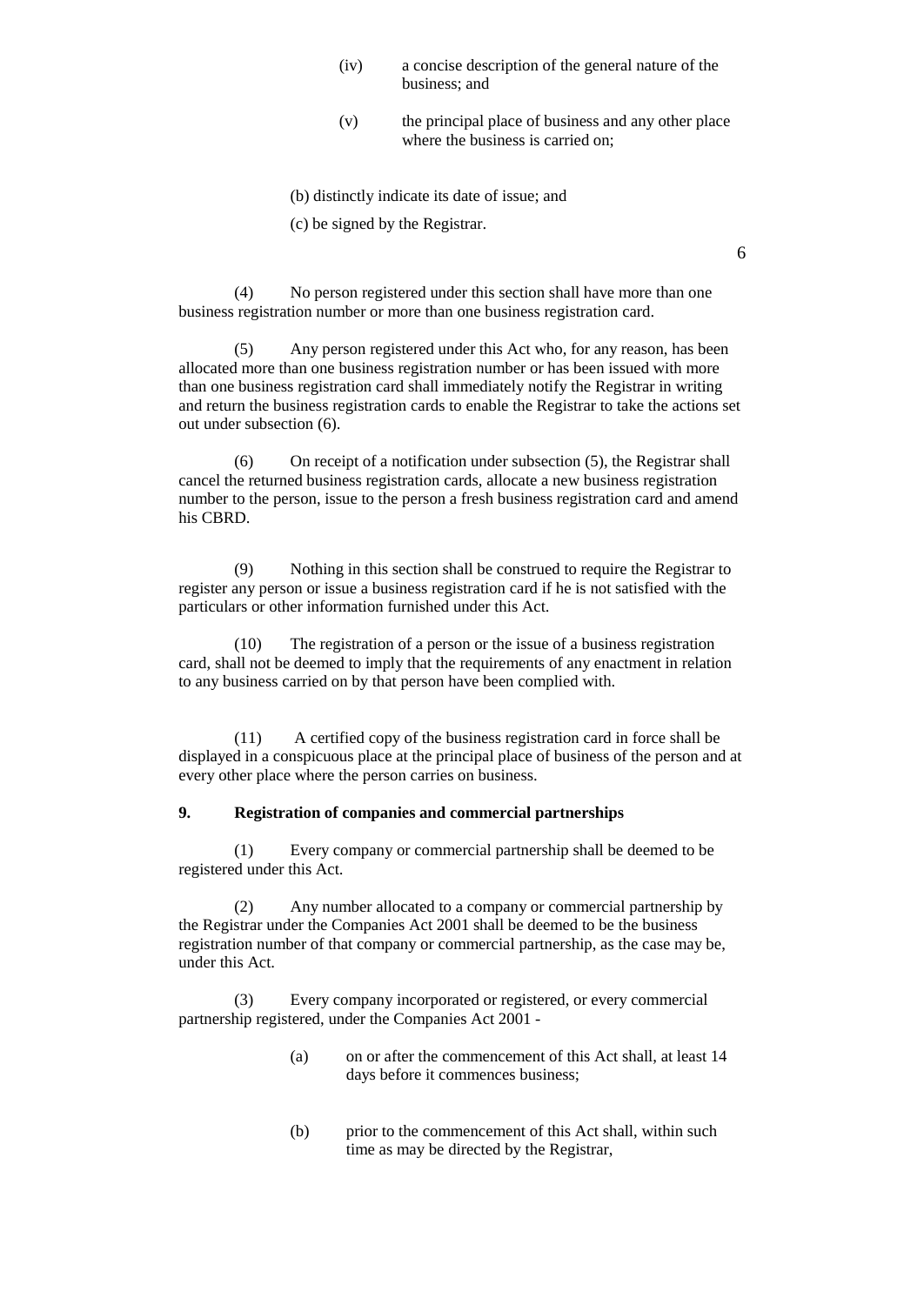notify the Registrar, in such medium and in such manner as may be approved by the Registrar, of -

- (i) the business name of the company or commercial partnership, if any;
- (ii) the general nature of the business;
- (iii) the principal place of business and any other place where the business is carried on; and
- (iv) the date or proposed date of commencement of business.

(4) On the commencement of this Act, the Registrar shall, subject to subsection (3), issue a business registration card to every company or commercial partnership.

(5) shall not apply to a company or commercial partnership. (By repealing section 9A and replacing it by the following section which shall come into operation on a date to be fixed by Proclamation).

### 9A. Registration of bodies

Every –

(a) statutory body specified in the First Schedule to the Statutory Bodies (Accounts and Audit) Act;

(b) co-operative society registered under the Co-operatives Act;

(c) association registered under the Registration of Associations Act; and

(d) trade union registered under the Employment Relations Act,

shall be considered to be registered under this Act.

(shall come into operation on a date to be fixed by Proclamation).

This section has been proclaimed on 15 February 2016 (Proclamation No.2 of 2016 in Government Gazette No.7 of 28 January 2016).

9B. Sharing of information

(1) For facilitation purposes, the Registrar of Businesses shall, through the CBRD, share with another public sector agency, information relating to a business. (2) No public sector agency shall disclose any information obtained pursuant to subsection (1) to a third party.

(shall come into operation on a date to be fixed by Proclamation).

This section has been proclaimed on 15 February 2016 (Proclamation No.2 of 2016 in Government Gazette No.7 of 28 January 2016).

### **10. Use of business names**

(1) No person who is registered under this Act shall carry on business under a business name which has not been registered with the Registrar under section 8.

(2) The registration of a business name under this Act shall not be construed as authorising the use of that name where, apart from such registration, the use thereof is prohibited under any other enactment.

(3) Except with the written consent of the Minister, no person shall be registered under a business name which includes -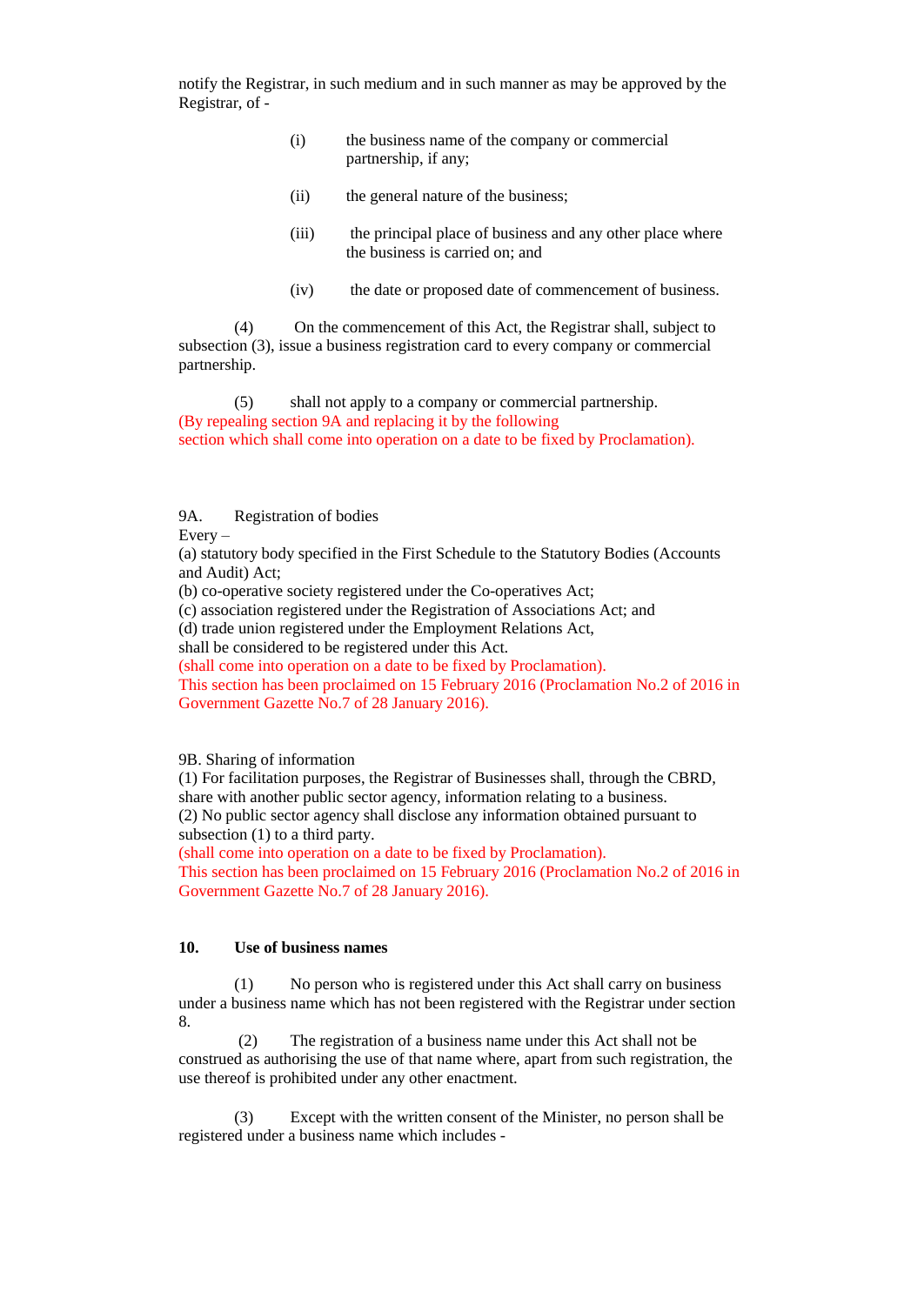- (a) the word "Authority", "Corporation", "Government", "Mauritius", "National", "President", "Presidential", "Regional", "Republic", "State", or any other word which in the opinion of the Registrar suggests, or is likely to suggest, that it enjoys the patronage of the Government or of a statutory corporation or of the Government of any other State:
- (b) the word "Municipal" or "Chartered" or any other word which in the opinion of the Registrar suggests, or is likely to suggest, connection with a local authority in Mauritius or elsewhere;
- (c) the word "co-operative"; or
- (d) the words "Chamber of Commerce".

(4) Where the Registrar is satisfied that any person registered under this Act carries on business, or any person applying for registration under this Act intends to carry on business, under a business name which -

- (a) is identical to, or so nearly resembles, the name of any other person carrying on business or the business name under which another person carries on business; or
- (b) in the opinion of the Registrar, is undesirable or misleading,

the Registrar may cancel his registration or refuse to register him, as the case may be, unless he changes the business name to a name which may be registered under this section, within 30 days from the date the Registrar requests him to do so.

(5) Any person aggrieved by a decision of the Registrar under subsection (4) may, within 30 days from the date of the notice of cancellation or refusal, appeal in writing to the Minister whose decision shall be final.

(6) Any person who contravenes subsection (1) shall commit an offence and shall, on conviction, be liable to a fine not exceeding 50,000 rupees.

### **11. Registration of changes in particulars**

(1) Where a change is made, or occurs, in any of the particulars registered under this Act in respect of any person, that person shall, within 14 days from the date of the change, notify the Registrar, in such medium and in such form as may be approved by the Registrar, of the nature and the date of the change.

(2) Where the change under subsection (1) requires a change in the business registration card of the person, that person shall, at the same time, return his business registration card and all copies thereof to the Registrar.

(3) On receipt of a notification under this section, the Registrar, upon being satisfied that the changes are required to be made, shall cancel the returned business registration card, cause the CBRD to be amended accordingly and where necessary, issue a fresh business registration card to the person.

(4) Any person who fails to comply with subsection (1) shall commit an offence and shall, on conviction, be liable to a fine not exceeding 50,000 rupees.

#### **12. Cessation or transfer of business**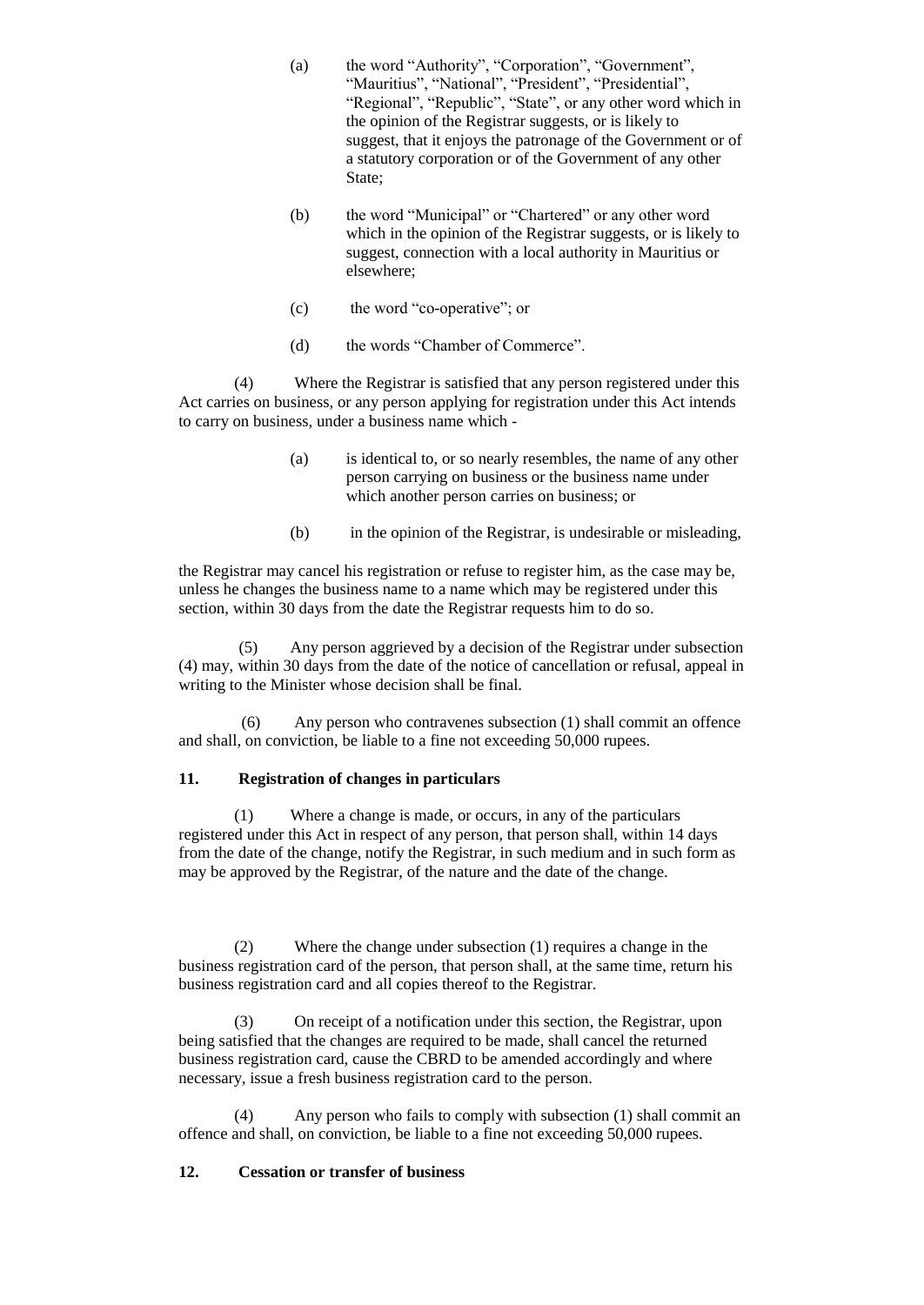(1) Where a person registered under this Act ceases to carry on business or sells or otherwise transfers his business, he shall, within 15 days from the date of cessation, sale or transfer, notify the Registrar in writing, in such medium and in such form as may be approved by the Registrar, of the date of the cessation, sale or transfer and the full name of the buyer or transferee, as the case may be and at the same time return his business registration card and all copies thereof.

(2) Where a person purchases or takes over a business, he shall notify the Registrar in writing, in such medium and in such form as may be approved by the Registrar, of the date of the purchase or take over and the full name of the seller or transferor, as the case may be, and at the same time return his business registration card and all copies thereof, if any.

(3) On receipt of a notification under subsection (1) or (2), the Registrar, upon being satisfied with the information provided, shall cancel the returned business registration card, cause the CBRD to be amended accordingly and where necessary, issue a fresh business registration card to the person.

(4) Any person who fails to comply with subsection (1) or (2) shall commit an offence and shall, on conviction, be liable to a fine not exceeding 50,000 rupees.

#### **13. Use of computer system**

(1) Notwithstanding anything to the contrary in this Act, the Registrar may authorise -

- (a) any application or notification required under this Act;
- (b) the payment of any registration fee; and
- (c) the performance of any other act or thing which is required to be done under this Act,

to be made, notified or done electronically "through CBRIS or such other electronic system, and in such manner" as may be approved by the Registrar.

(2) With effect from such date as may be notified in the *Gazette*, the Registrar may direct that any matter, act or thing referred to in subsection (1) shall be made, notified or done electronically or otherwise.

 $(3)$  In this section –

"CBRIS" has the same meaning as in the Companies Act.

### **14. Use of business registration number**

(1) Notwithstanding any other enactment, every person registered under this Act shall, in respect of every transaction he makes, use and indicate on any document, whether electronically or otherwise -

- (a) his business registration number; and
- (b) where the person with whom the transaction is made is registered under this Act, the business registration number of that person.

(1A) (a) The business registration number of a person used by him or a public sector agency shall be the unique identification number of that person.

 (b) The unique identification number of a person shall be the person's official identification number whenever reference is made to him.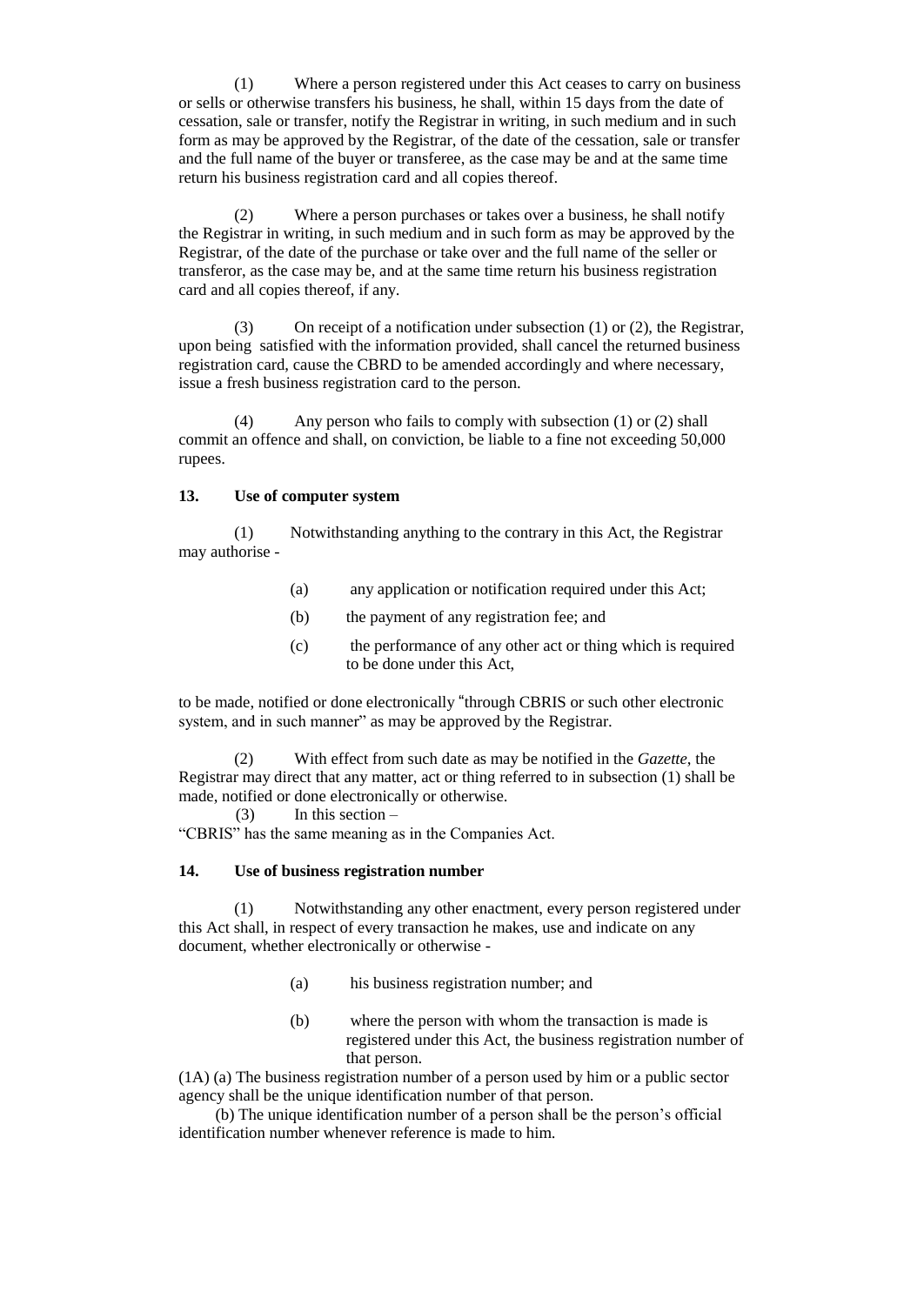(c) Any number of identification, other than the identification number referred to in paragraph (a) which is used by a public sector agency with which a transaction is made –

(i) shall be used by the public sector agency solely for internal purposes; and (ii) shall not appear on any document issued to any person.

(shall come into operation on a date to be fixed by Proclamation).

This section has been proclaimed on 15 February 2016 (Proclamation No.2 of 2016 in Government Gazette No.7 of 28 January 2016).

(2) Any person who fails to comply with subsection (1) shall commit an offence and shall, on conviction, be liable to a fine not exceeding 100,000 rupees.

(3) No public sector agency shall issue any relevant permit to any person who is required to be registered under this Act unless the person holds a business registration card.

(4) Every public sector agency shall use and indicate in its records, whether electronically or otherwise, the business registration number of every person who is required to be registered under this Act and in respect of whom a record is required to be kept.

(5) For the purposes of this section, any person or public sector agency may, in reasonable circumstances and for the purposes of ascertaining the identity of another person who is required to be registered under this Act, request that other person to produce his business registration card.

### **15. Copy of business registration card**

Any person registered under this Act may, upon payment of the fee specified in Part II of the Second Schedule, obtain a copy of his business registration card duly certified by the Registrar.

#### **16. Powers of Registrar**

(1) The Registrar or any authorised officer shall, for the purposes of ensuring compliance with this Act, have power at all reasonable times to visit any premises at which he has reason to believe that business is being carried on in breach of this Act.

(2) When exercising the power under subsection (1), the Registrar or any authorised officer shall declare his office and shall produce his written authority to any person affected by the exercise of such power.

(3) Where the Registrar has reasonable cause to believe that any person registered under this Act is not carrying on business, he may send by registered post to that person a notice to the effect that if an answer showing cause to the contrary is not received within one month from the date thereof, the registration of that person and his business registration card may be cancelled and the name under which he carries on business removed from the CBRD.

- (4) The Registrar shall have power at all times to
	- (a) rectify any mistake in order to bring the entry in the CBRD relating to any person into conformity with the documents relating to that person furnished under this Act;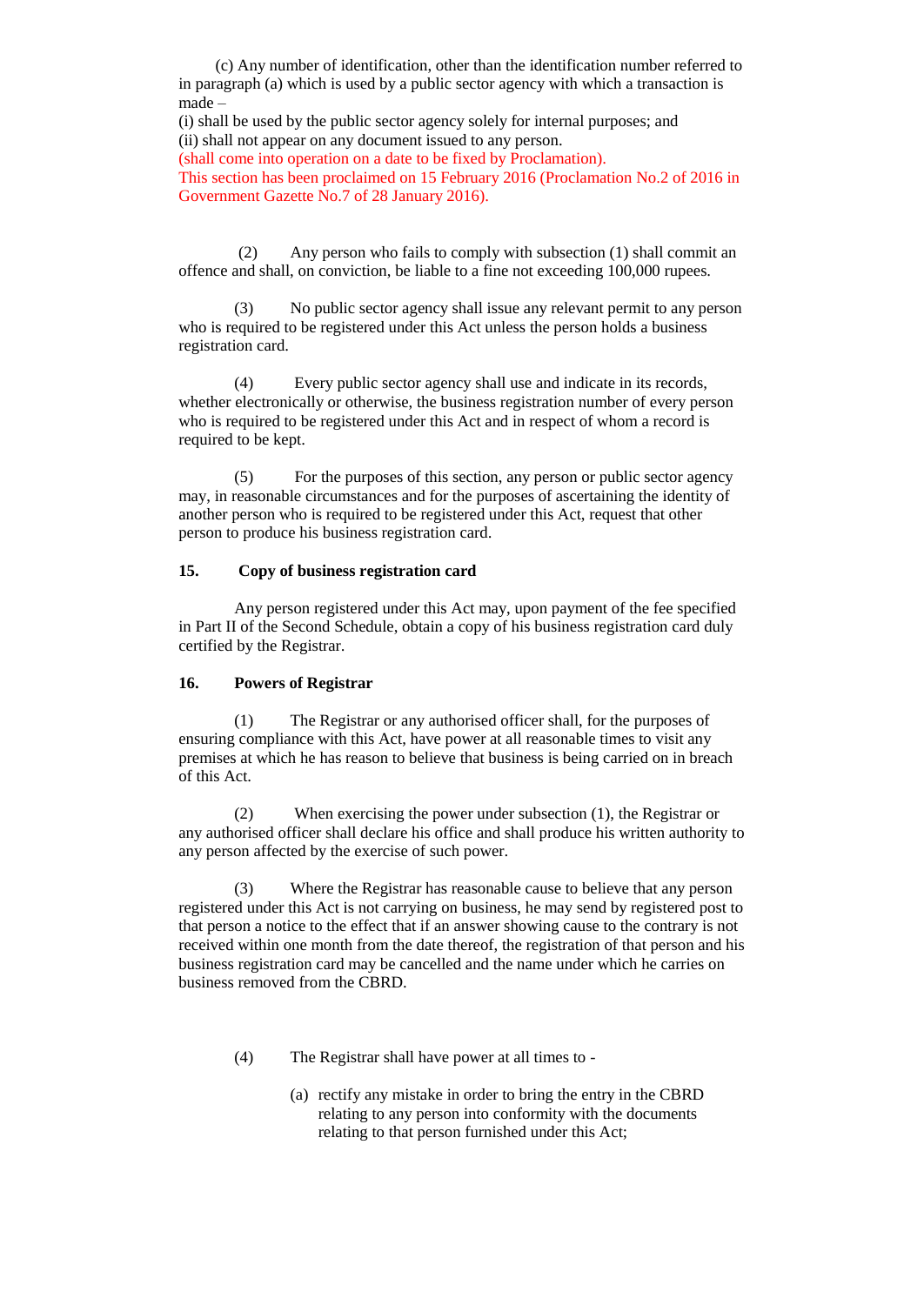### (b) amend the business registration card issued to the person accordingly.

(5) The Registrar shall, by notification in the *Gazette*, publish such particulars as he thinks fit in respect of any person whose registration and business registration card have been cancelled under this Act.

(6) Where the registration of a person is cancelled under this Act, the business registration card issued to that person shall be deemed to have been cancelled.

## **17. Immunity**

(1) No action shall lie against the Registrar or any of his officers in respect of any act done or omitted to be done by the Registrar or any of his officers in the execution, in good faith, of his functions under the Act.

(2) Where the Registrar furnishes, electronically or otherwise, information relating to a person registered under this Act to any other person, neither the Registrar nor any of his officers who is involved in the supply of such information shall be liable for any loss or damage suffered by any person, by reason of any error or omission, of whatever nature or however caused, if the error or omission is made in good faith and in the ordinary course of the discharge of the duties of the Registrar or officer or authorised agent or has occurred or arisen as a result of any defect or breakdown in the service or in any of the equipment used for the service.

# **18. Persons carrying on unlawful business**

(1) Nothing in this Act shall be construed to require the Registrar to register a person who carries on any business which contravenes any enactment.

(2) Where a person registered under this Act carries on any business which contravenes an enactment, the Registrar may cancel his registration and the business registration card of that person shall be deemed to have been cancelled.

(3) Any person aggrieved by the decision of the Registrar under this section may appeal to the Supreme Court by way of Judicial Review.

# **19. Offences and penalties**

Any person who contravenes this Act or any regulations made under this Act shall commit an offence and shall, on conviction, be liable to a fine not exceeding 50,000 rupees, where no specific penalty is provided.

# **20. Jurisdiction**

Notwithstanding -

- (a) section 114 of the Courts Act; and
- (b) section 72 of the District and Intermediate Courts (Criminal Jurisdiction) Act,

a Magistrate shall have jurisdiction to try any offence and impose any penalty under this Act.

# **21. Regulations**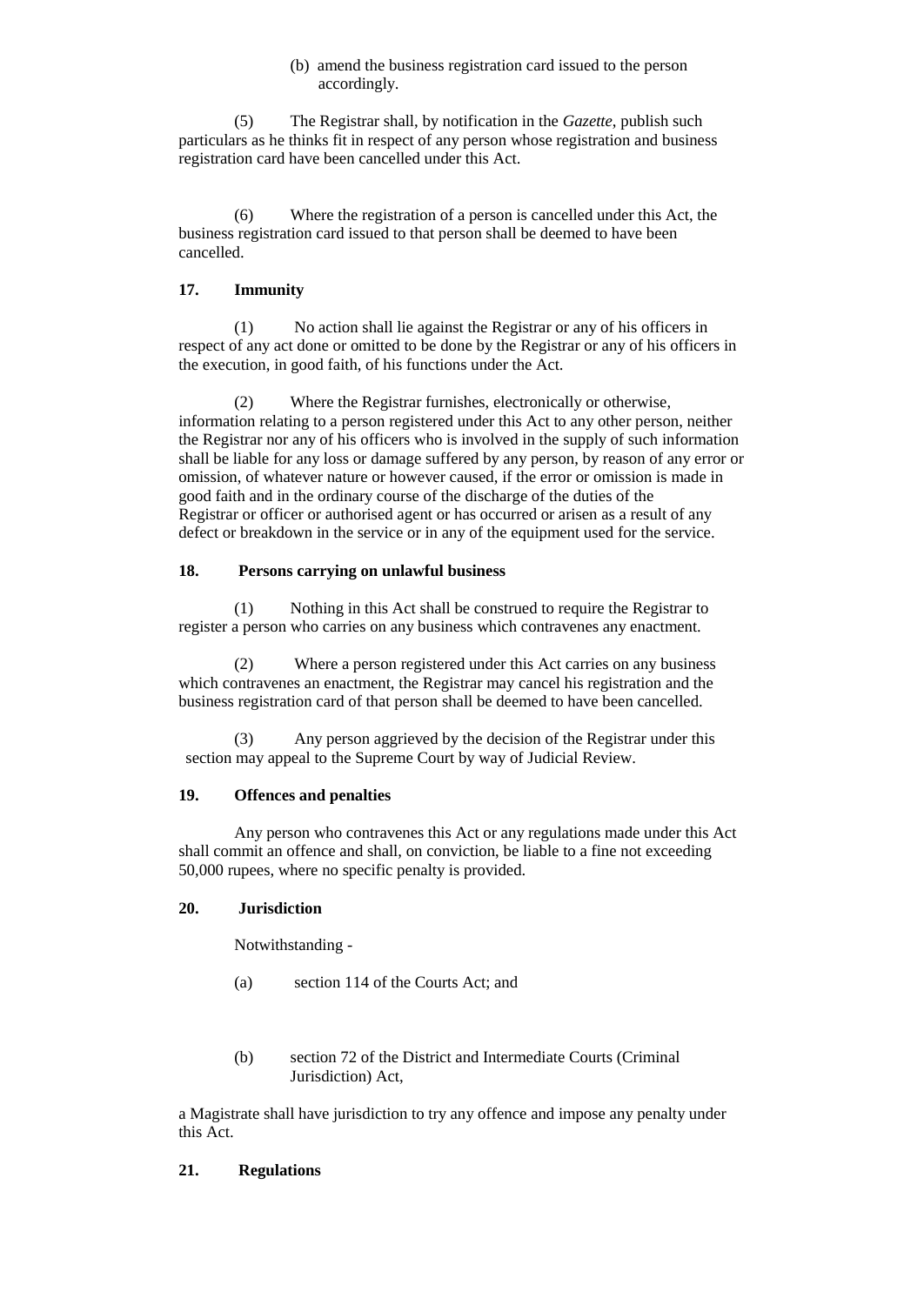- (1) The Minister may
	- (a) make such regulations as he thinks fit for the purposes of this Act;
	- (b) by regulations, amend the Schedules.

(2) Any regulations made under this Act may provide for the taking of fees and levying of charges.

### **22. Consequential Amendment**

The Business and Trade Names (Prohibition) Act is amended by repealing section 2 and replacing by the following new section –

### **2. Interpretation**

In this Act-

"body" does not include a business or a company;

"business" has the same meaning as in the Business Registration Act 2002;

"company" has the same meaning as in the Companies Act 2001;

"Minister" means the Prime Minister.

### **23. Transitional provisions**

Any person carrying on business in any town or district under the Local Government Act on the day immediately before the coming into force of this Act shall apply for registration under this Act within such time, in respect of such town or district and in such order as may be notified by the Registrar in the *Gazette* and in at least 2 newspapers in wide circulation in Mauritius.

### **24. Commencement**

(1) Subject to subsection (2), this Act shall come into force on a date to be fixed by Proclamation.

(2) Different dates may be fixed for the coming into force of different sections of this Act.

Passed by the National Assembly on the third day of December two thousand and two.

 $\overline{\phantom{a}}$ 

Bhupen Dwarka  *Deputy Clerk of the National Assembly*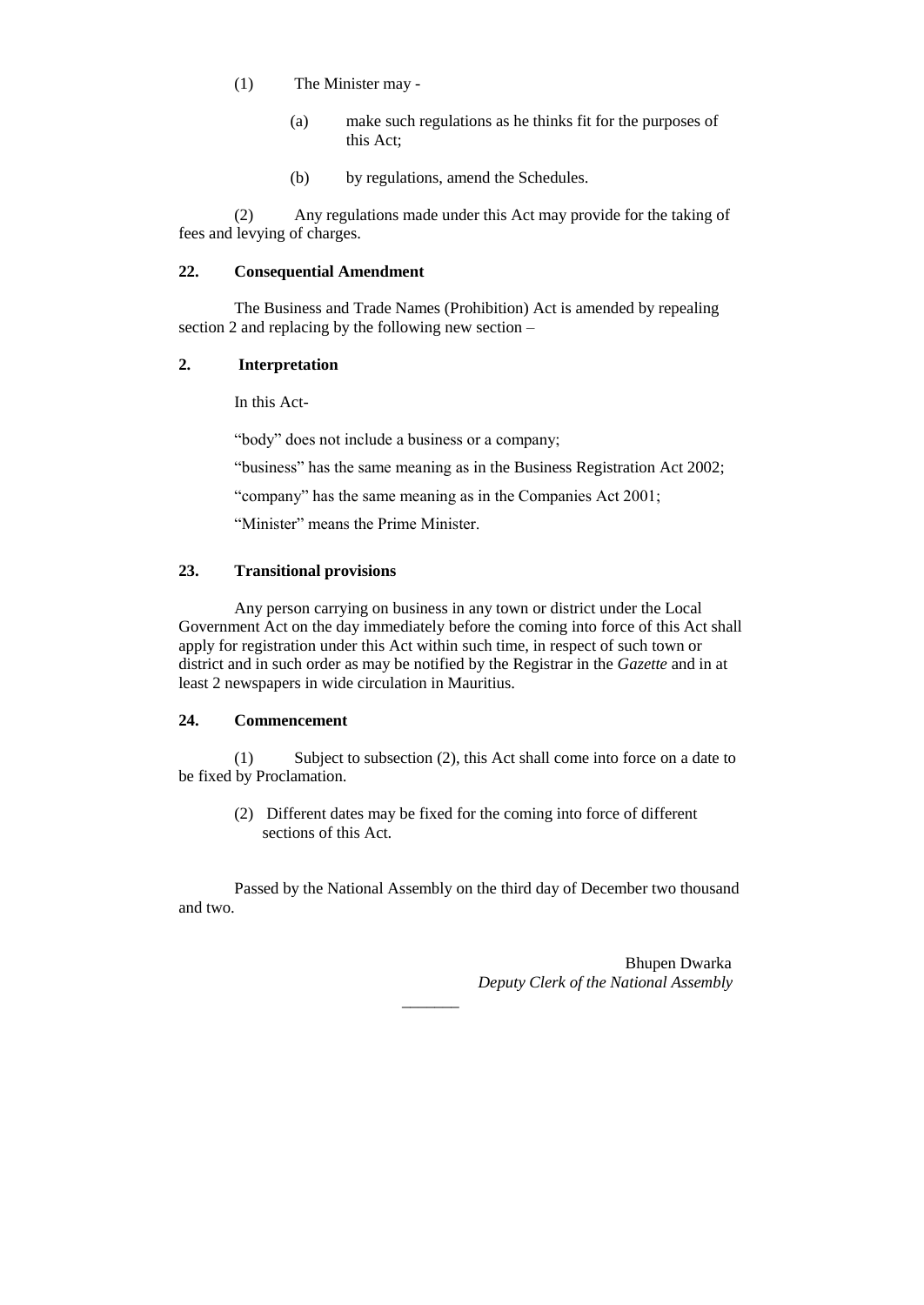## **FIRST SCHEDULE** *(section 2)* **PART I Businesses or activities**

The business of a craftsman who –

(a) exercises his craft from his own domestic premises; and

(b) does not have any business premises.

## **PART II**

**\_\_\_\_\_\_\_\_\_\_\_\_**

### **Person or class of persons**

Any person engaged in the cultivation of land of an extent not exceeding 4.2208 hectares (10 arpents)

# **SECOND SCHEDULE**

\_\_\_\_\_\_\_\_\_\_

 *(sections 6(3) and 15)*

 **Part I - Registration fee**

**Rupees**

| Person carrying on business having, at the time of  |  |
|-----------------------------------------------------|--|
| application for registration under section 6 a work |  |
| force of $-$                                        |  |